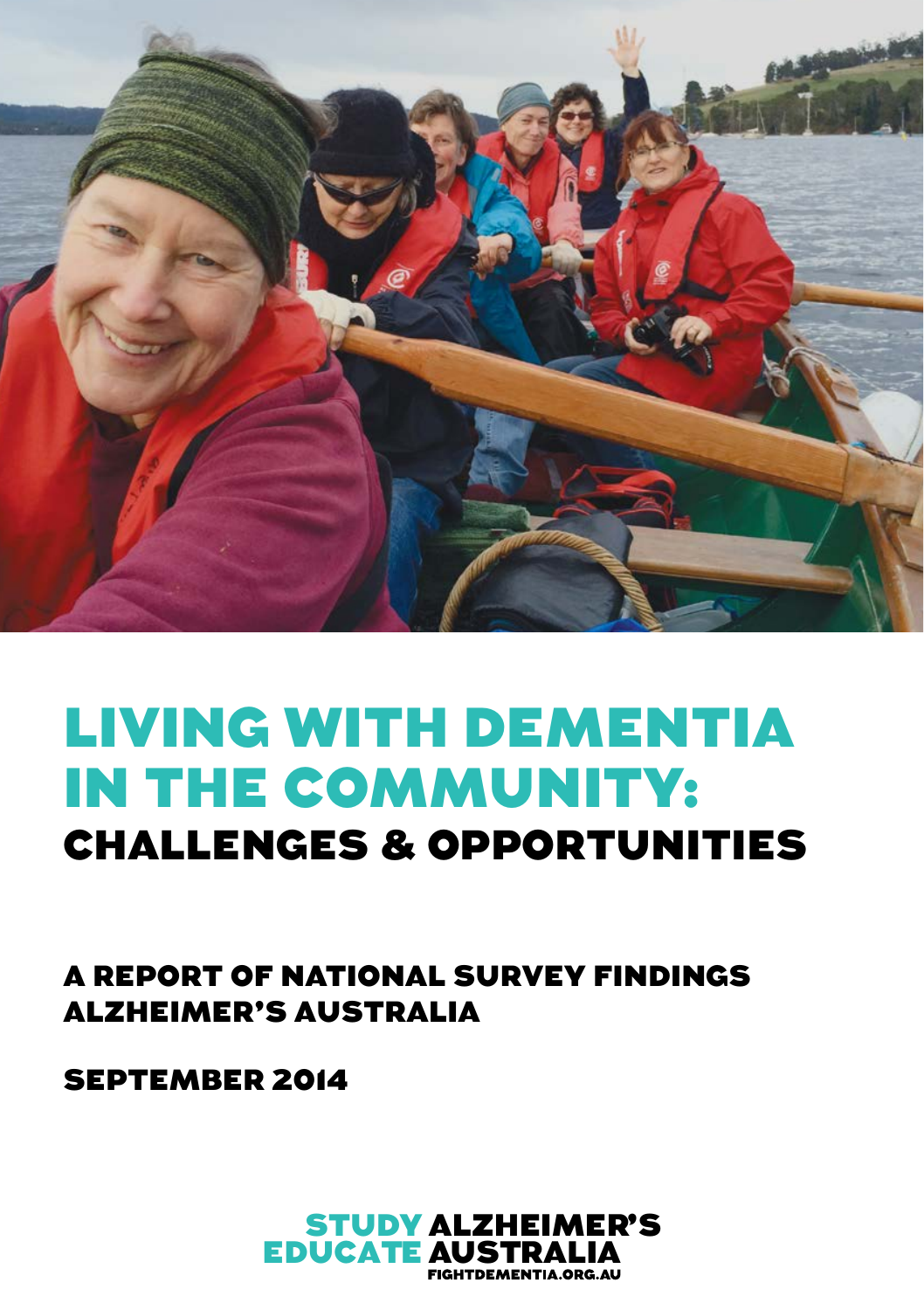© 2014, Alzheimer's Australia Inc. ABN 79 625 582 771 ISBN 978-1-921570-55-1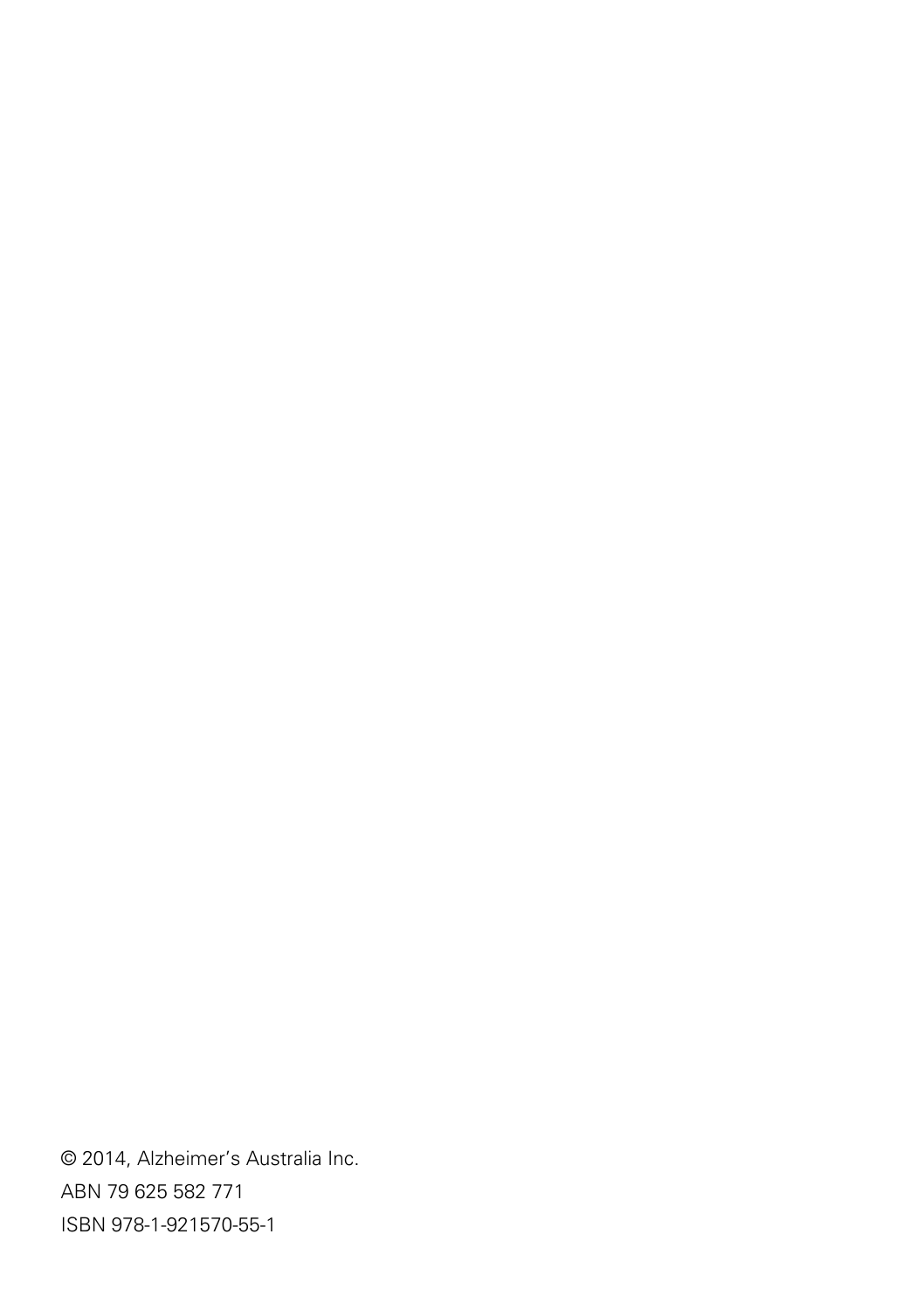# KEY FINDINGS

Alzheimer's Australia conducted its first national survey of people with dementia in 2014 to identify priorities for tackling stigma and social isolation associated with dementia in the community.



#### **Australians with dementia responded to the survey and provided insights into their experiences living with deme provided insights into their experiences living with dementia.**

The findings of the survey indicate that dementia can have a devastating impact on the social lives of people with dementia. A diagnosis brings with it not only the difficult reality of changing cognition, but also a change in how friends and families respond to the person.



59% Of survey participants thought<br>that people avoided spending<br>time with them because of the that people avoided spending time with them because of their diagnosis of dementia or were unsure.

**41%** Wished that they had more social

had more social contact with people in the community.

People with dementia indicated some of the barriers to staying involved in the community and kept them from going out and doing the things they enjoyed were:



afraid of becoming lost



have difficulty communicating with staff in stores



Said that people seem to feel uneasy because of their diagnosis.

People with dementia indicated a need for changes to our communities to make them dementia friendly and to support people with dementia to continue to live well and continue to be involved in the things they enjoyed before a diagnosis.

People with dementia identified the following as priorities in creating dementia-friendly communities:

- Increasing community awareness and understanding about dementia
- Improving access to social activities and opportunities for engagement including employment and volunteering
- Access to appropriate health and care services to support them to continue to live at home for as long as possible
- Access to affordable and convenient transportation options
- Improved physical environments including appropriate signage, lighting, and colours.

A common theme across all of the responses was the need for better communication to support people with dementia to participate in their community.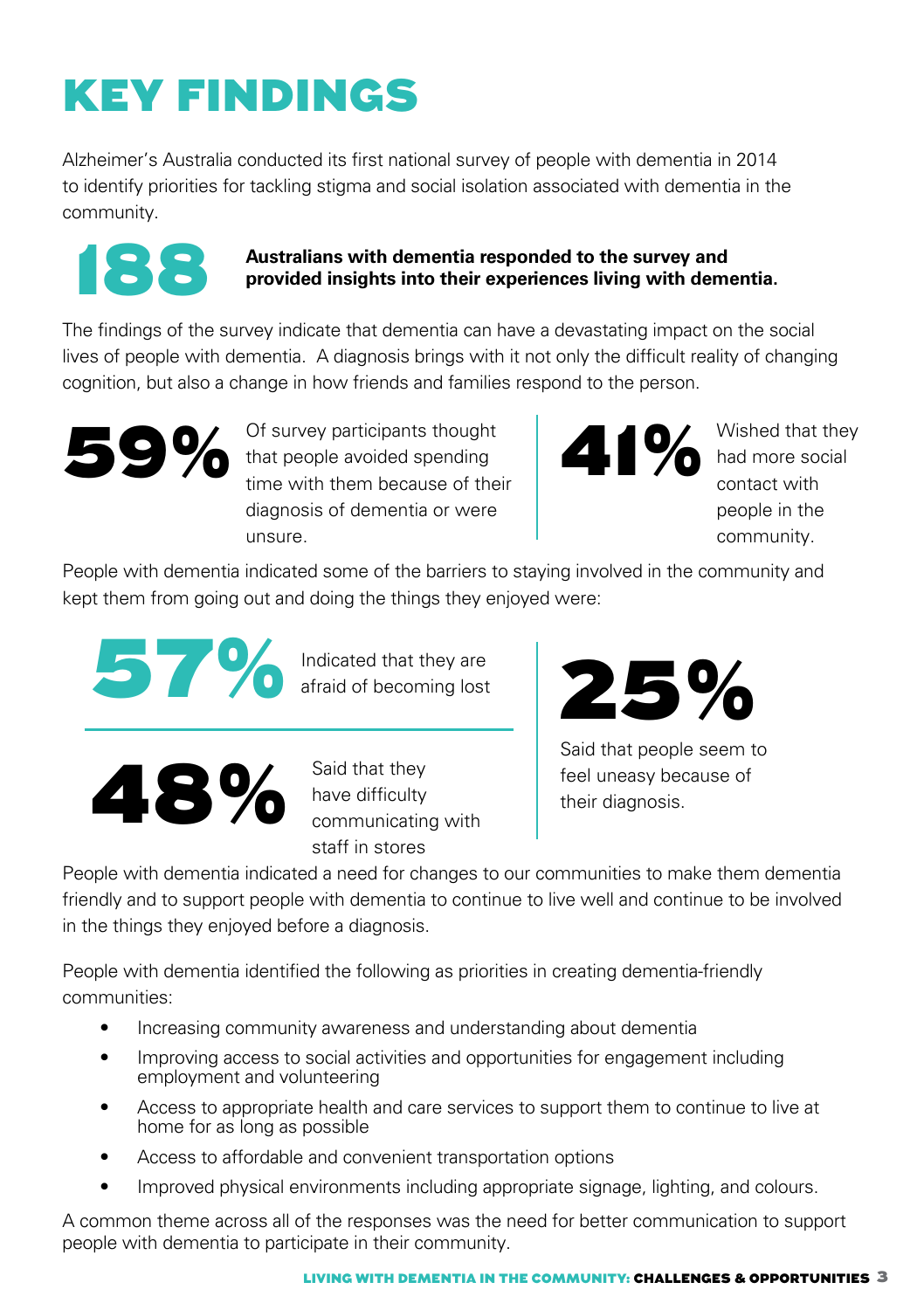### BACKGROUND

The term dementia refers to a range of different conditions which all have an impact on thinking, memory and behaviour. There are over 100 different conditions that can cause dementia, the most common types being Alzheimer's Disease and Vascular Dementia. There are more than 332,000 Australians living with dementia in 2014. This number is expected to increase to nearly 900,000 by 2050.

The majority of people with dementia (approximately 70%) live in the community, many with support from family and friends and in some cases formal care supports. It is estimated that approximately 1.2 million Australians are involved in the support of people with dementia. Of people living in the community, it is estimated that approximately 20% (or 46,200) live alone.

Government policy and services often focus on the health and care needs of a person with dementia. While care services are an essential component to supporting a person with dementia and their family carer, the disease has profound impacts on the social life of a person with dementia and their families as well.

Often after a diagnosis people with dementia give up work and other activities that they enjoy, including hobbies, shopping and sport. Anecdotal reports suggest that family and friends often stop visiting as they may be uncomfortable with how to interact with a person with dementia. Research suggests that there is also profound stigma which is associated with dementia. A 2012 survey of Australians by University of Wollongong, Centre for Health Initiatives found that:

- A third said they found people with dementia irritating
- 60% of people would feel a sense of shame if they developed dementia
- 1 in 5 would feel uncomfortable spending time with a person with dementia

Alzheimer's Australia is working to tackle the stigma and social isolation associated with dementia through supporting the development of dementia-friendly communities. The goal is to create places where people with dementia are supported to live a high quality of life with meaning, purpose and value. Every community will look different but may include:

- Businesses that have staff who are trained to understand dementia and know how to communicate well with people who have dementia
- Volunteering and employment opportunities for people with dementia
- Memory cafe's, choirs, walking groups, sporting clubs and social groups that are welcoming and inclusive of people with dementia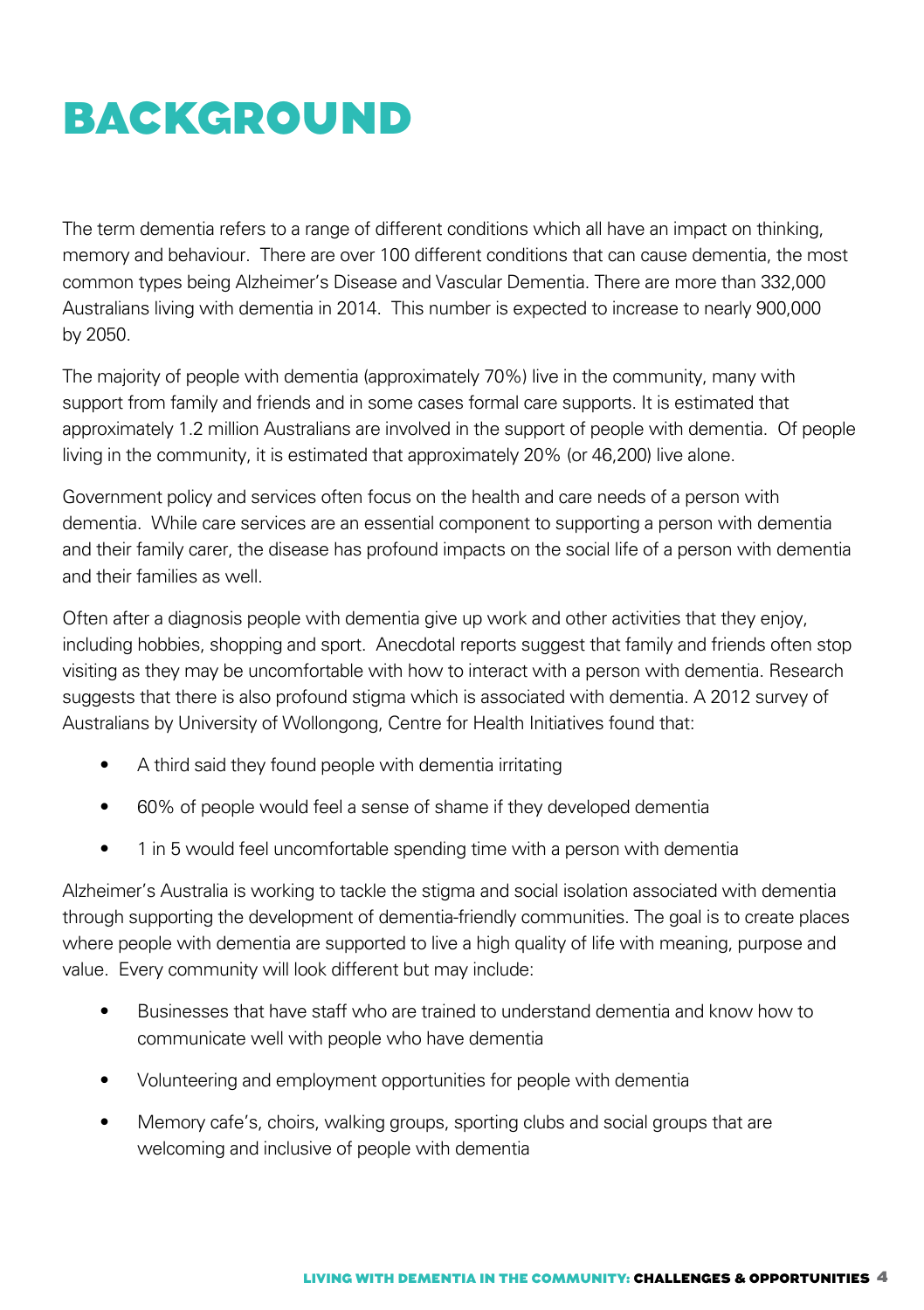Listening to people with dementia about their needs and preferences is at the heart of creating a dementia-friendly community. For this reason, Alzheimer's Australia conducted its first-ever survey of people with dementia in 2014. The goal was to find out directly from people living with dementia what their experiences are like and how they want the community to change to better support them.

We are very grateful to the 188 people with a diagnosis of dementia who devoted their time to respond to the survey. We would also like to thank Kate Swaffer, Chair of the Alzheimer's Australia Dementia Advisory Committee, who provided feedback on the development of the questions.

### Profile of respondents

The survey was completed by 188 Australians living with dementia. Over a third (37%) completed the survey on their own, with two-thirds receiving assistance from a family member or support person.

People with younger onset dementia were overrepresented in the sample with 37% of respondents indicating that they were under the age of 65.

We received responses from every state and territory with the breakdown as follows:

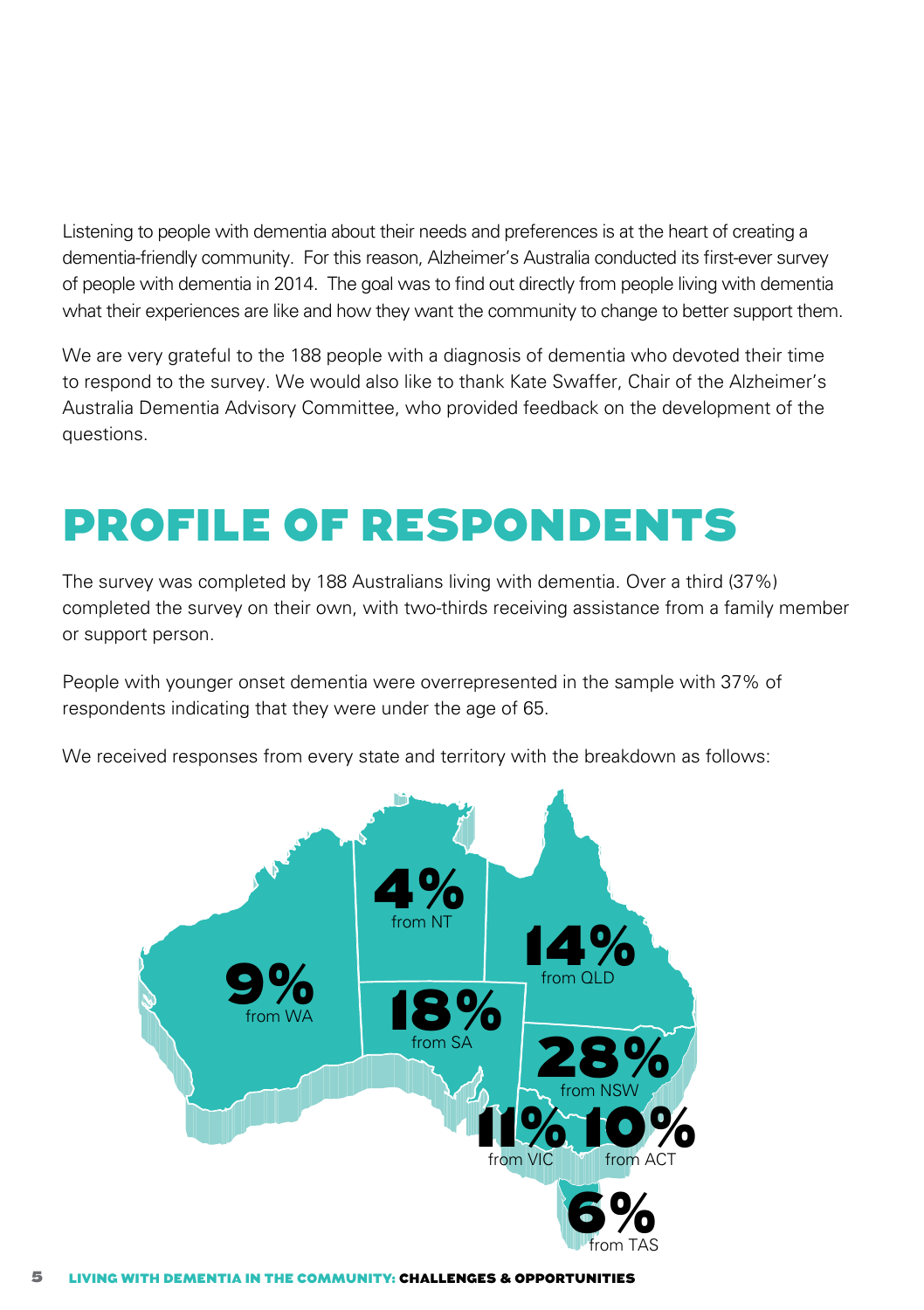# Social isolation

The survey results suggest that for many people with dementia, a diagnosis has a significant impact on social relationships, with many people experiencing family and friends no longer wanting to spend time with the person because of their diagnosis.



of participants thought that people avoided spending time with<br>them because of their diagnosis. An additional 17% were unsure<br>if people avoided spending time with them. them because of their diagnosis. An additional 17% were unsure if people avoided spending time with them.



of people with dementia<br>wished that they had mo<br>social contect with people wished that they had more social contact with people in the community.



Survey participants described the experience of this social isolation:

*"No one wants to spend time with me now that I have a diagnosis. It is like they think I no longer count and I am not a person anymore. It makes me so sad and I end up sitting at home wishing life was different".*

*"Sometimes my social death makes me more sad than the changes to my brain and the loss of my memories. It makes me so angry. I just want to be counted as a person again".*

*"I have lost almost all of my friends and the few I have I see once a year or even once every 2 years. I have one friend who I see about every 4 months".*

*"I've lost all my friends and I'd love to meet more people my age".*

While the majority of respondents to the survey get out of the house almost every day, 10% indicated that they only get out of the house a few times a month or less.

A number of barriers to participating in the community were identified with 57% of people saying that they limit their activity because they are afraid of getting lost, 48% indicating that they have difficulty communicating with staff in stores, and 25% finding that people seem awkward or tense around them because of their diagnosis.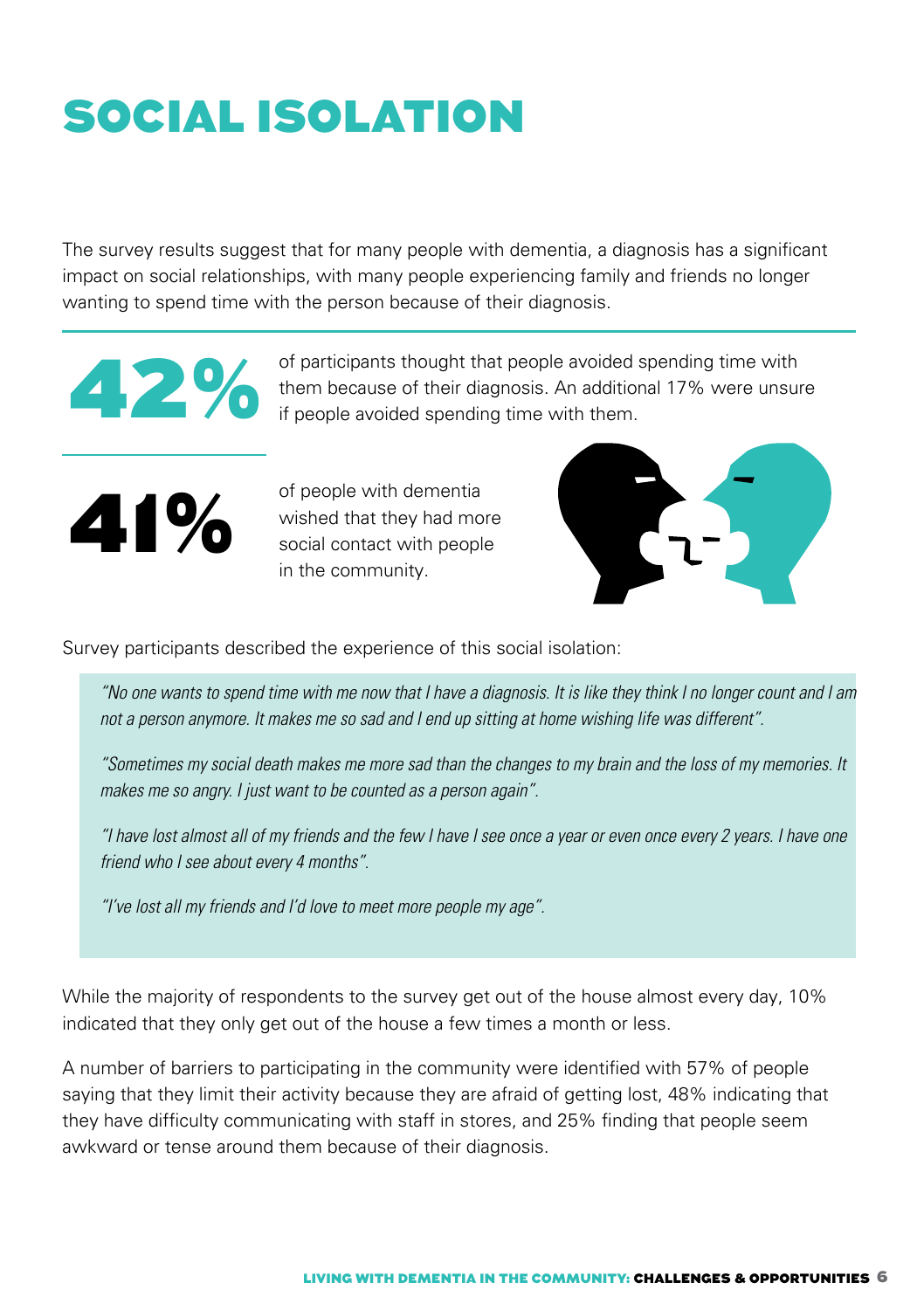## Living Alone

Social isolation is even more common amongst people with dementia who live alone. Of people who completed the survey, 16% indicated they live on their own. This percentage is slightly lower than the estimated 20% of people with dementia who live alone in the broader community. It is likely that it was more difficult to reach this group of people as they may not be linked in to traditional support services.

Respondents who live alone highlighted that assistance with finding appropriate services and supports is critical. They indicated a need for services to be flexible including the option of care on weekends, to better support people to live at home.

## Creating dementiafriendly communities

People with dementia indicated that there is a need for changes to communities to better support people with dementia. Many survey participants expressed their eagerness to contribute and be active within their community but they also indicated a number of barriers that keep them from being as involved as they would like to be.

People with dementia identified community awareness and understanding as critical to developing dementia-friendly communities.

Other important features of a dementia-friendly community identified by survey participants included:

- Access to social activities (64%)
- Supports to stay at home (56%)
- Appropriate health care (54%)
- Transport (40%)
- Improvements to the physical environment (35%).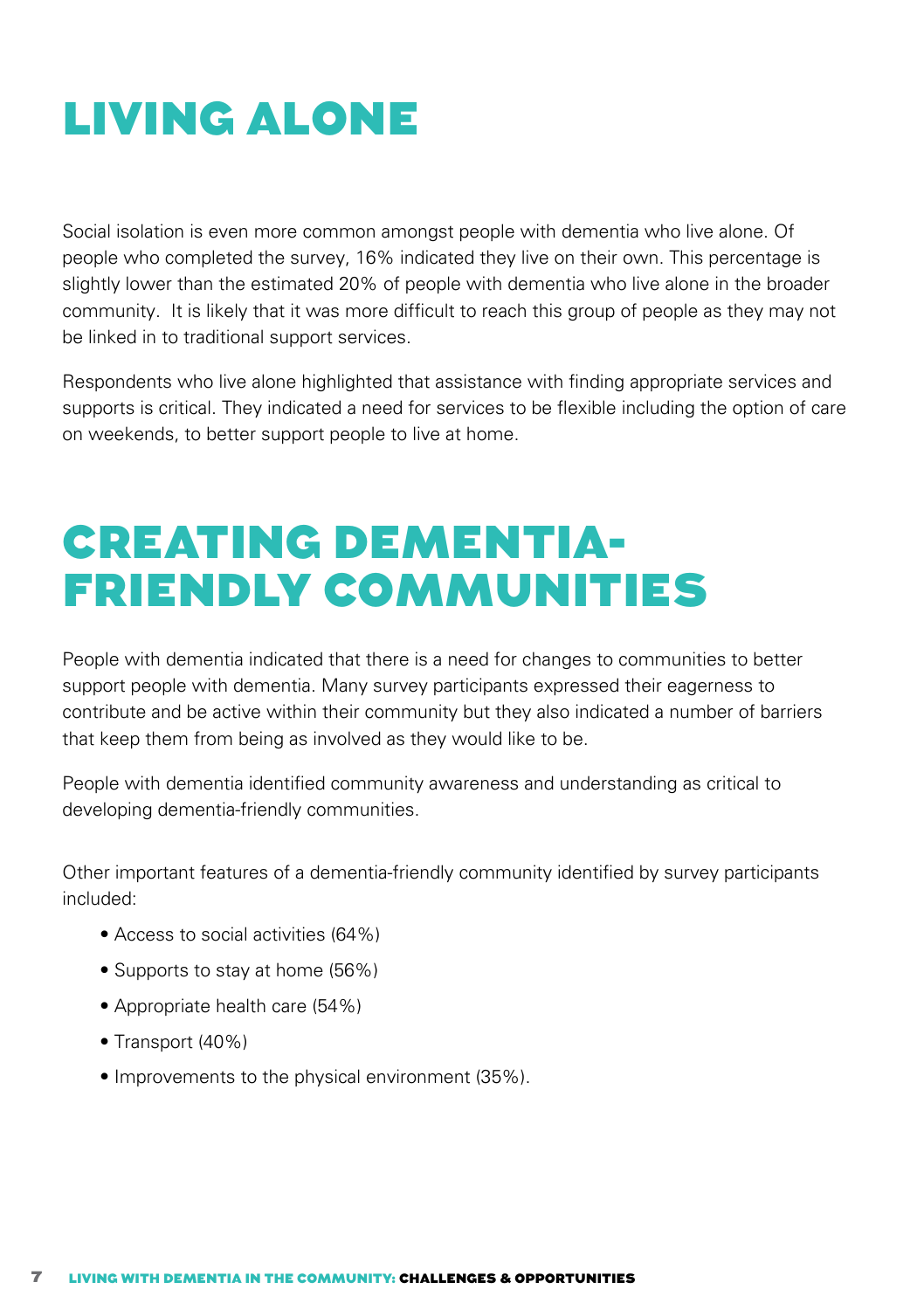#### **Community Awareness**

Respondents to the survey indicated that many people in the community do not understand dementia. They found this to be a significant barrier to participating in community life. As survey participants explained there needs to be:

*"Enhanced community education around the issue of dementia. Myths about dementia need to be dispelled."*

*"A greater awareness and acceptance by other people."*

*"Educational support to make people in professional care roles aware of what it is like."*

*"Education about dementia especially around the fact that a person living with dementia may take a little longer to perform some of the day to day functions that everyone takes for granted especially when interacting in public environments. A person living with dementia can at times be simply a little slower at completing day to day tasks and have as much to contribute to society as the next person. Society needs to be educated in understanding the disease."*

*"Society needs to be educated in understanding the disease and to learn to demonstrate a little tolerance and patience"*

#### **Access to Social Activities**

Many respondents to the survey indicated that increasing access to social activities was essential to creating dementia-friendly communities. These activities can range from creating opportunities for employment or volunteering to involvement in social groups or sporting activities.

The importance of access to social activities was highlighted by one respondent:

*"There needs to be better options for people like me to stay active. I end up staying at home worried that I will forget and becoming more and more depressed. If only I could do the things I used to like to do. I feel so hopeless and there is no meaning to life any more"*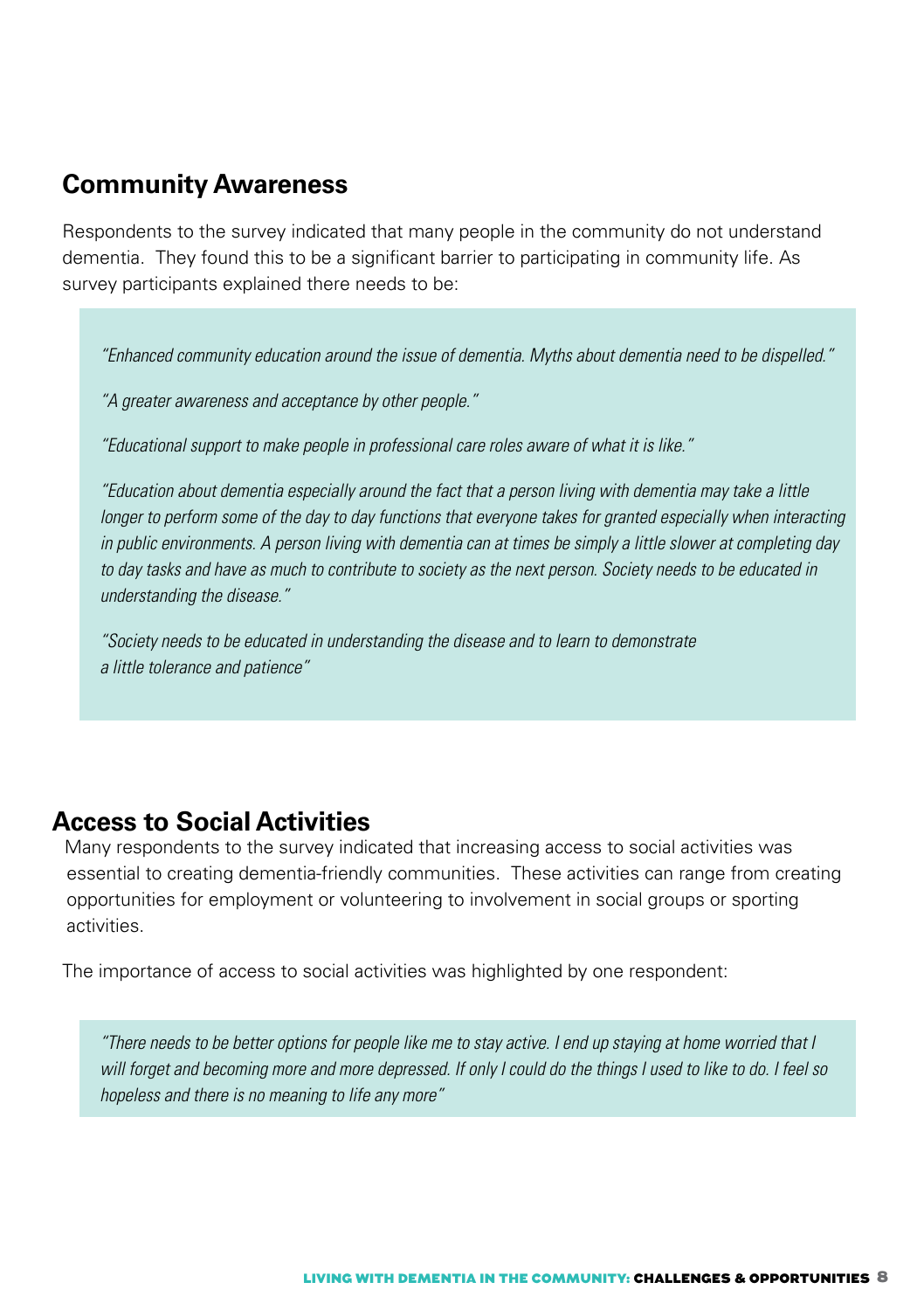Easily accessible and comprehensive information about available services and supports was also highlighted as a strategy that would help people with dementia access appropriate supports and activity groups within their community. As a survey participant explained,

*"There are some groups that are open to people with dementia but nobody knows about them because there is no 'database' for these groups. It would be great to encourage all groups in society [who are open to involvement of people with dementia] to advertise their existence and most importantly it would be essential to have a common place to do it."*

#### **Transport**

Access to appropriate transport options is essential to ongoing involvement in the community for people with dementia. People with dementia will need to give up their drivers licence at some point following diagnosis. Often this creates a crisis as it means a significant loss of independence and control. With access to appropriate community transport people can continue to engage in activities they were involved in before losing their licence.

People with dementia commented extensively on this issue:

*"As I no longer have a driving licence I would like to have more public transport available or more transport from services".*

*"I am now wheelchair bound. I need to be accompanied and use access cabs which are not freely available during the week".*

*"I can't drive, shops are too far, family works and has no time. My kids take me to church I enjoy that".*

*"My wife and I no longer drive and live on a farm in a small community. There is no public transport so rely on family and friends to attend to our shopping".*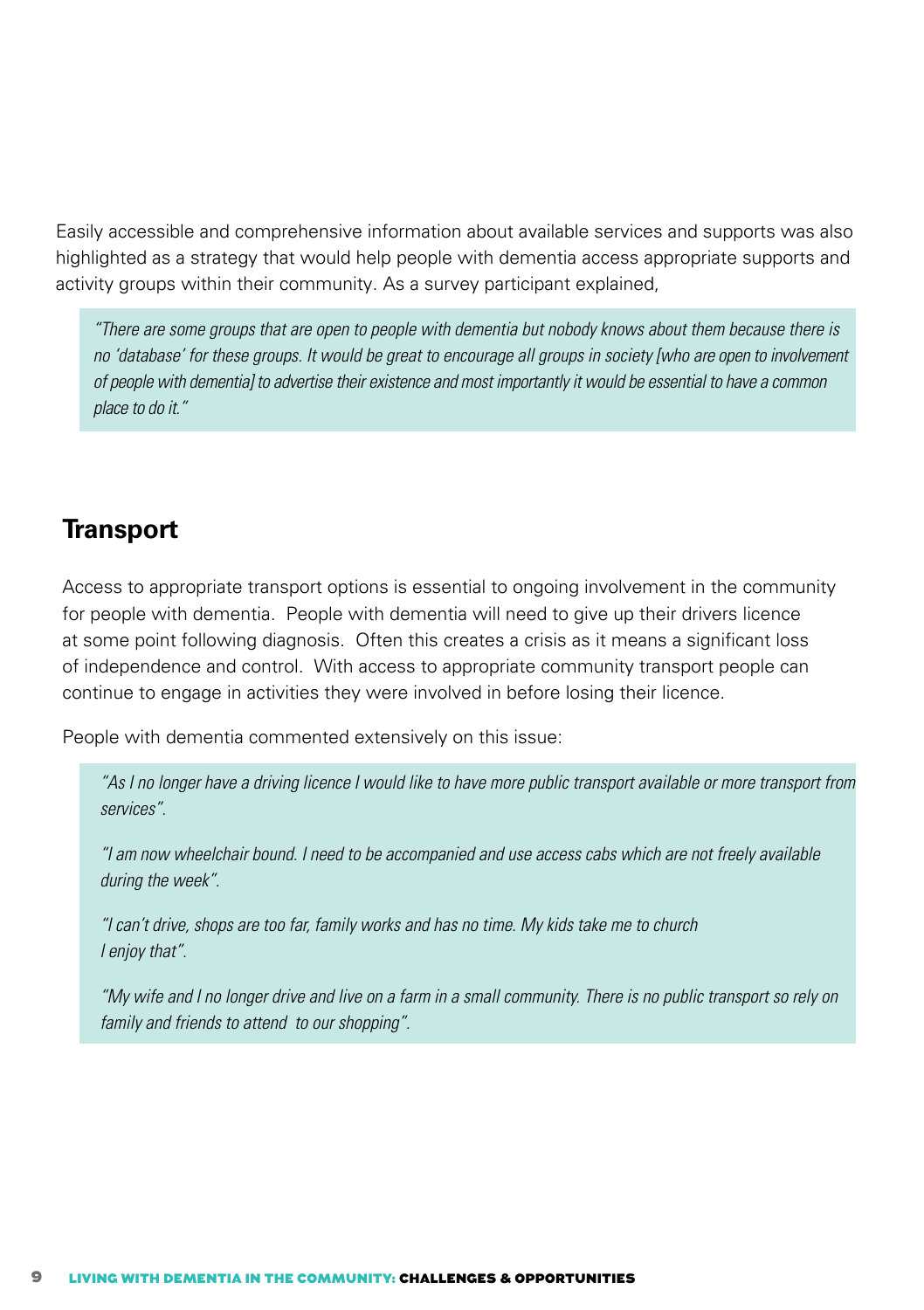#### **Physical Environment**

Some survey participants (35%) explained that changes to community physical environments would improve their ability to access and interact within their community. For example, minimising noise where possible, less reflective surfaces such as glass and better maps, signage and directional cues.

A survey participant described in detail changes to the community environment that would greatly improve their experience,

*"Attention paid to reducing hard surfaces, minimising noise, muzak and use of microphones to advertise wares,*  providing clues as to directions, painting doors to toilets in different colour, minimising reflective surfaces in toilets, *providing maps of shopping centres etc."* 

Alzheimer's Australia in collaboration with University of Wollongong is creating a dementiafriendly audit tool for public spaces which will assist organisations and communities to identify ways to improve the physical environment to make it more dementia friendly. This tool will be available in October 2014.

#### **Access to Health and Care Services**

Not surprisingly, people with dementia identified access to appropriate health and care services, including support to live at home as essential to a dementia-friendly community. This includes access to a timely-diagnosis, support and services after diagnosis, access to respite, affordable assistance with housework and gardening and opportunities for flexible support within the home.

One participant described this:

*"I would like to see more in the home respite care and cheaper home nursing so that my wife will have a break but I would not have to be accommodated else where. My wife will be needing lots of help further down the track to support me and I have noticed that there are not many services available."*